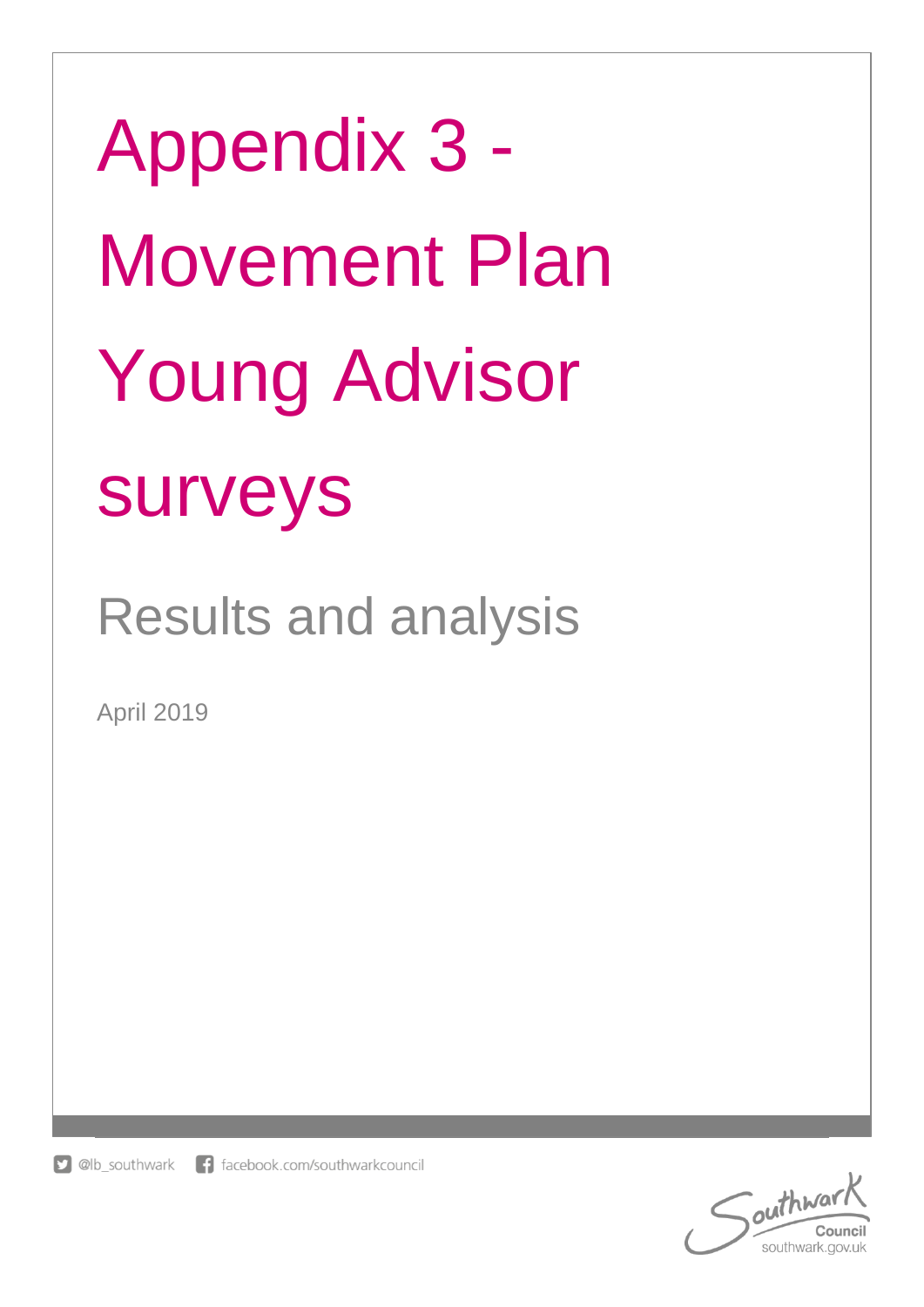### **Contents**

| $\int_0^{\infty} \frac{1}{2} \arccos \left( \frac{1}{2} \arccos \left( \frac{1}{2} \arccos \left( \frac{1}{2} \arccos \left( \frac{1}{2} \arccos \left( \frac{1}{2} \arccos \left( \frac{1}{2} \arccos \left( \frac{1}{2} \arccos \left( \frac{1}{2} \arccos \left( \frac{1}{2} \arccos \left( \frac{1}{2} \arccos \left( \frac{1}{2} \arccos \left( \frac{1}{2} \arccos \left( \frac{1}{2} \arccos \left( \frac{1}{2} \arccos \left( \$ |  |
|------------------------------------------------------------------------------------------------------------------------------------------------------------------------------------------------------------------------------------------------------------------------------------------------------------------------------------------------------------------------------------------------------------------------------------------|--|
|                                                                                                                                                                                                                                                                                                                                                                                                                                          |  |
|                                                                                                                                                                                                                                                                                                                                                                                                                                          |  |
|                                                                                                                                                                                                                                                                                                                                                                                                                                          |  |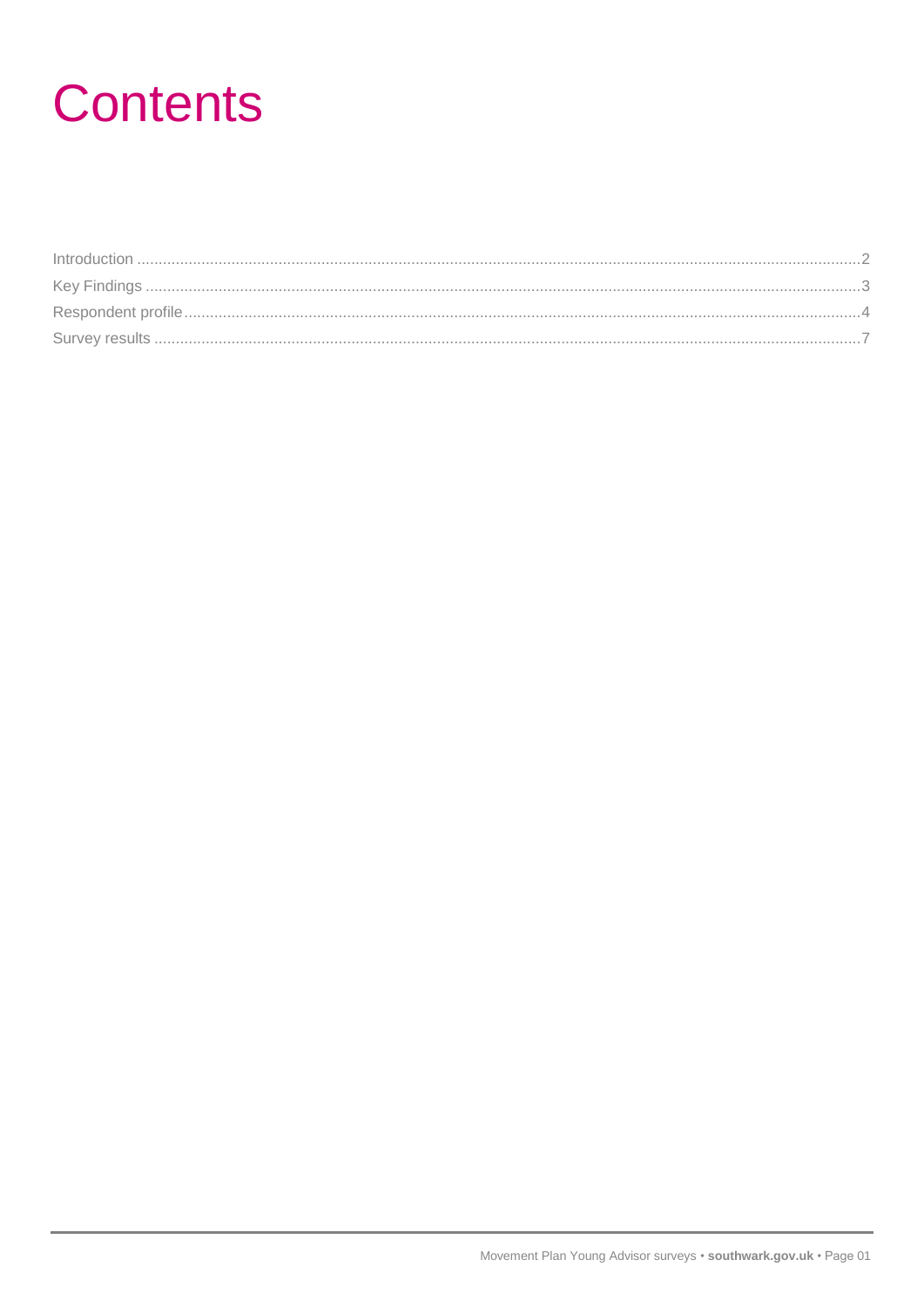## <span id="page-2-0"></span>Introduction

#### About the consultation

As children become teenagers we see a large drop in physical activity, potentially impacting on their lives, down the line. We wanted to better understand why and how we can change these behaviours and how activity can be incorporated into their lives.

We collaborated with the Young Advisors to survey 12-16 year olds about their travel behaviours, feelings of safety and their perception of activity levels. The Young [Advisors](https://youngadvisors.org.uk/) are a team of young people, aged 15 to 24, who engage and speak with young people to influence change. We reached in total 129 people. The locations visited were:

- Peckham library
- Yellow brick
- Aylesbury
- Walworth
- Brandon Estate
- Borough
- Bankside
- Bermondsey
- Spa Park

The Movement Plan consultation ran from November 2018 to February 2019.

Please contact [transport@southwark.gov.uk](mailto:transport@southwark.gov.uk) with any questions regarding the data and finding presented in this report.

#### Consultation report appendices

The consultation results are presented in one summary report and each activity is analysed in depth in each appendix. See below for full list of appendices.

Movement Plan Consultation Report – Summary Report

Appendix 1 – Consultation Hub Analysis

Appendix 2 – Street Surveys Analysis

Appendix 3 – Young Advisors Analysis

Appendix 4 – Over 65s Workshop Report

Appendix 5 – Stakeholder Responses Detailed Summary

Appendix 6 – Surveys Questionnaires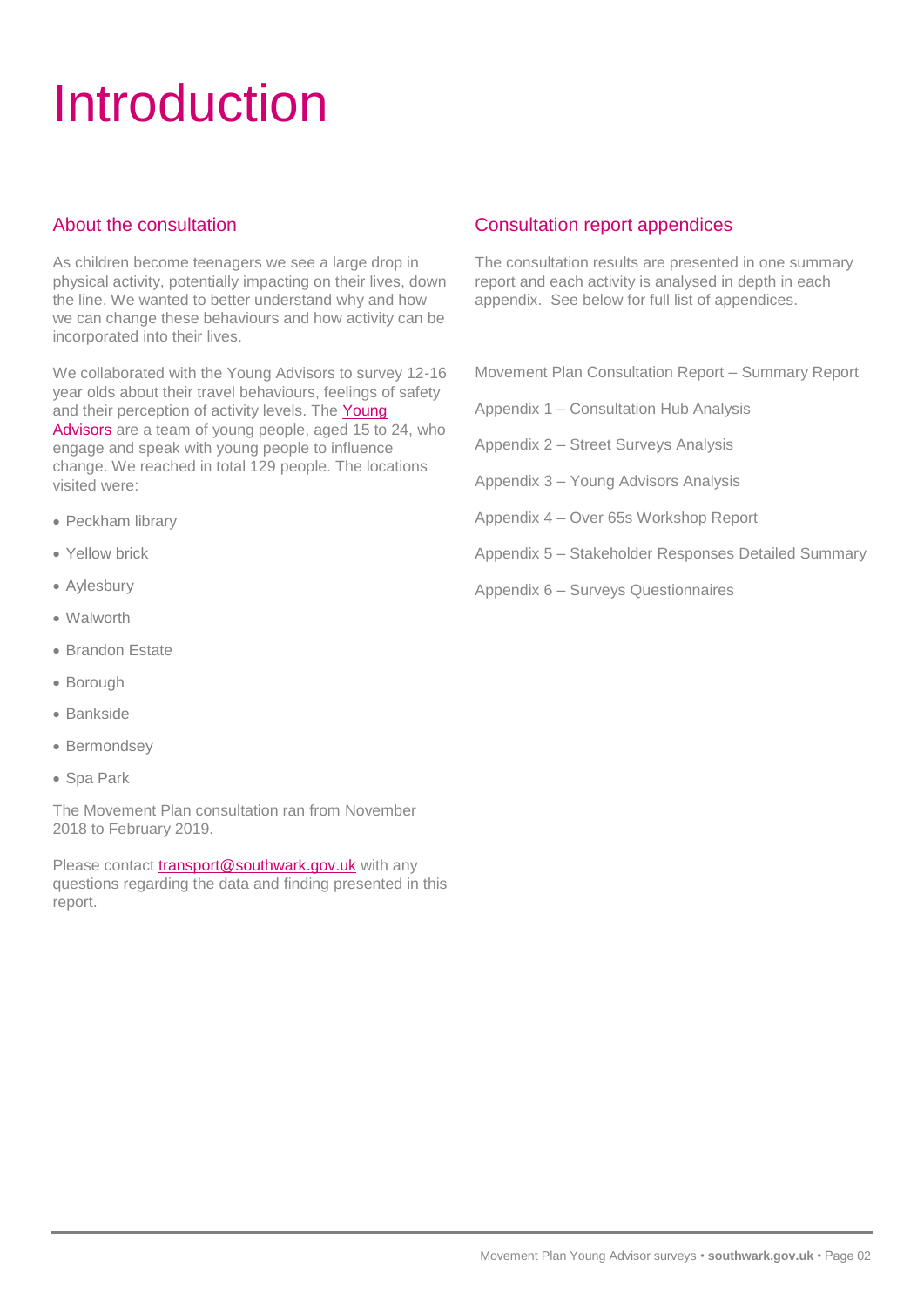# <span id="page-3-0"></span>Key Findings

#### Enjoy easy and sociable journeys

The young people surveyed predominantly travel by bus or foot, citing that it is easy and convenient. The price of travel and enjoying travelling with friends influences their travel choices.

Quick and sociable journeys are highlighted as positive journey experiences. Easy, fun, peaceful and relaxing were also mentioned by a few as positive factors.

In contrary, journeys that are crowded, time consuming and with high levels of traffic are mentioned as contributing to a negative experience.

#### Frequently travel to school and shops

Almost all respondents make a daily journey to school. A clear majority make daily or weekly trips to the shops and high streets. A majority frequently travel to a friend's house, sport activities and/or church/faith groups.

#### Changed behaviours when travel with friends or parents

From the survey responses, it is identified that young people behave differently when they travel with a parent/career than with friends.

They are calmer and quieter with parents and mentioned a tendency to travel by car with parents. Travels with friends are described as louder, fun and free.

#### Perceive active people and cyclists as healthy and fit

When asked to describe a person who is regularly physically active and a typical person who rides a bike they were primarily described in the same way, as healthy and fit.

However, a cyclist is also defined as someone who is dangerous/risky, working person and normal person. In comparison to a physically active person who is described active, dedicated and motivated.

#### Technology and social media distract from being active

The young people surveyed believed that physical inactivity is due to the many pressures on young people's time. Technology, games and social media was most frequently mentioned as a distraction. Laziness was raised as factor as well as school taking more time and being stressful.

#### Need for more social and fun physical activities

To increase physical activity a need for more activities that are social and fun was expressed. More Youth Clubs was specifically mentioned as something that would encourage young people to get active. Further, people mentioned the need for free activities and sports opportunities.

#### Public transport to be clean and reliable

Most mentioned when it comes to how to improve the journey experience was to improve buses. For buses to be cleaner and to run a more frequent service. Second most mentioned aspect was traffic reduction. And thirdly, cleaner streets and transport in general.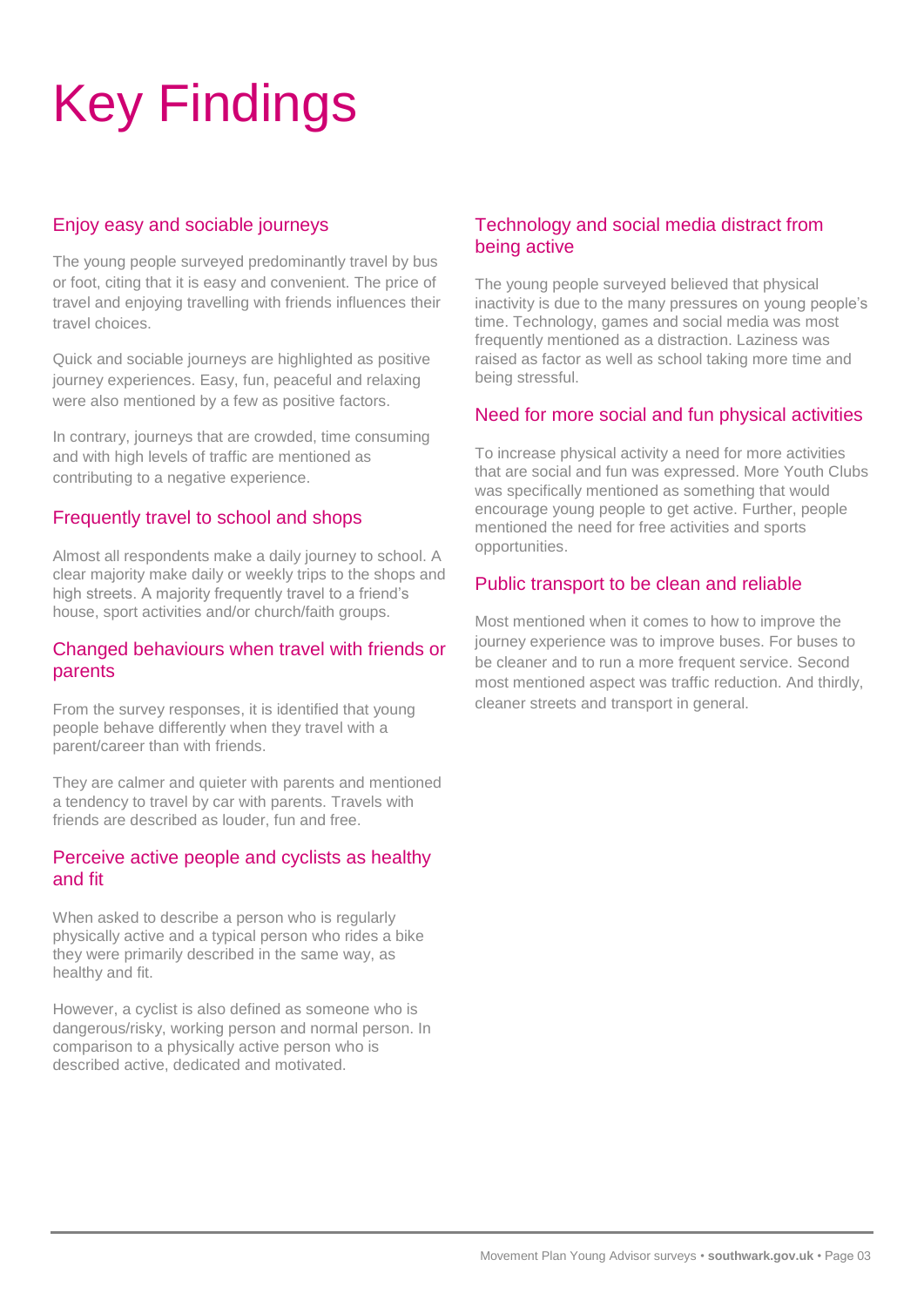# <span id="page-4-0"></span>Respondent profile

#### Question 11 – Postcode

Total respondents: 103



**Note:** Respondent provided only postcode district information; therefore the map has the maximum level of detail possible for this survey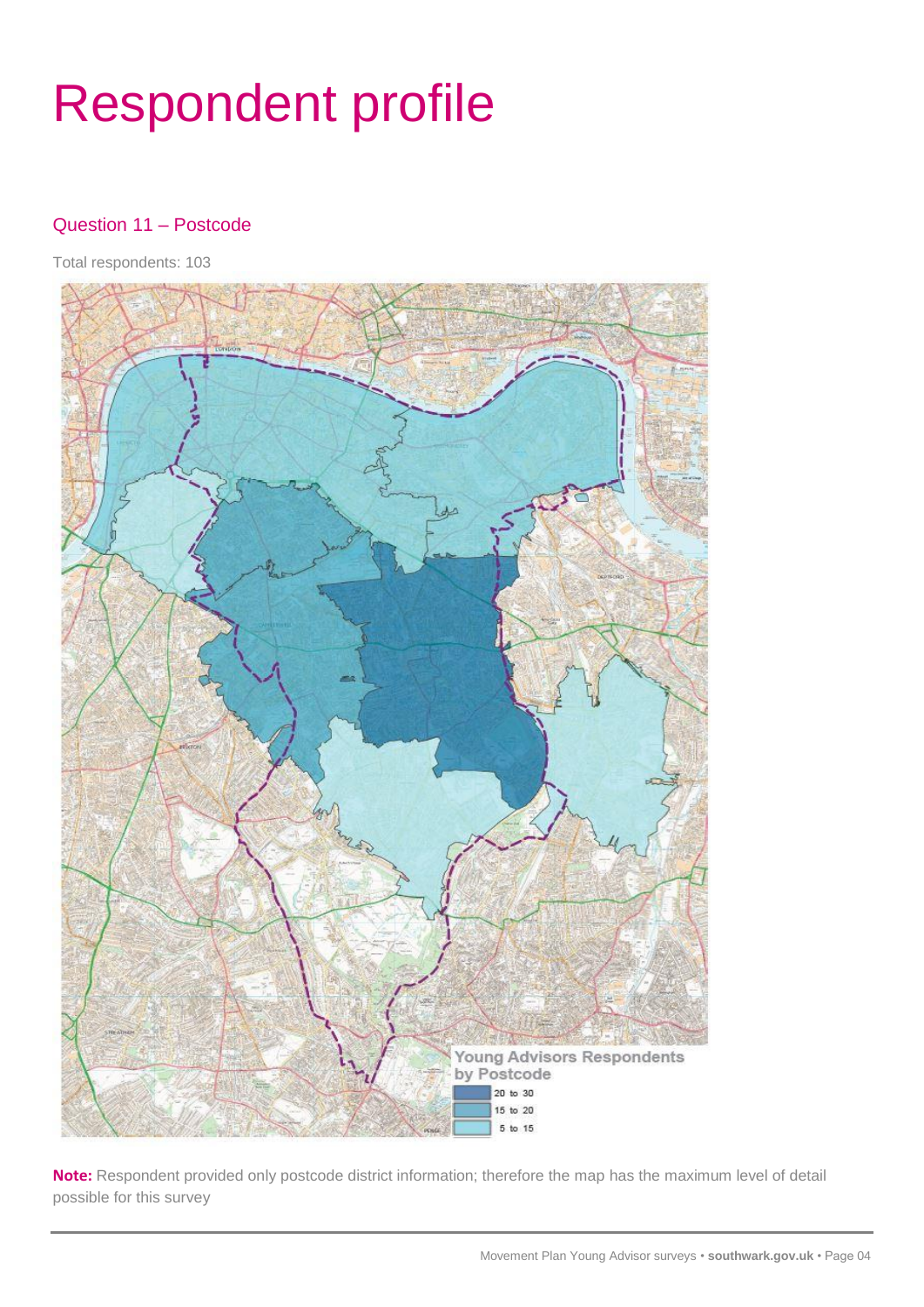#### Question 12 – Age

Total respondents: 129

|          |       | Q12   |
|----------|-------|-------|
| 17 to 18 | 1.6%  |       |
| 15 to 16 |       | 58.9% |
| 13 to 14 | 25.6% |       |
| 11 to 12 | 10.1% |       |
| 9 to 10  | 3.9%  |       |
|          |       |       |

#### Question 13 – Are your day to day activities limited because of a health problem or disability?

Total respondents: 129

|                                              |    |     | Q13 |
|----------------------------------------------|----|-----|-----|
| Not limited                                  |    | 97% |     |
| Yes a little limited - out of breath easily  | 1% |     |     |
| Yes a little limited - physical mobility     | 1% |     |     |
| Yes a little limited - mental health         | 1% |     |     |
| Yes a little limited - learning difficulties | 1% |     |     |
|                                              |    |     |     |

#### Question 14 – Ethnicity

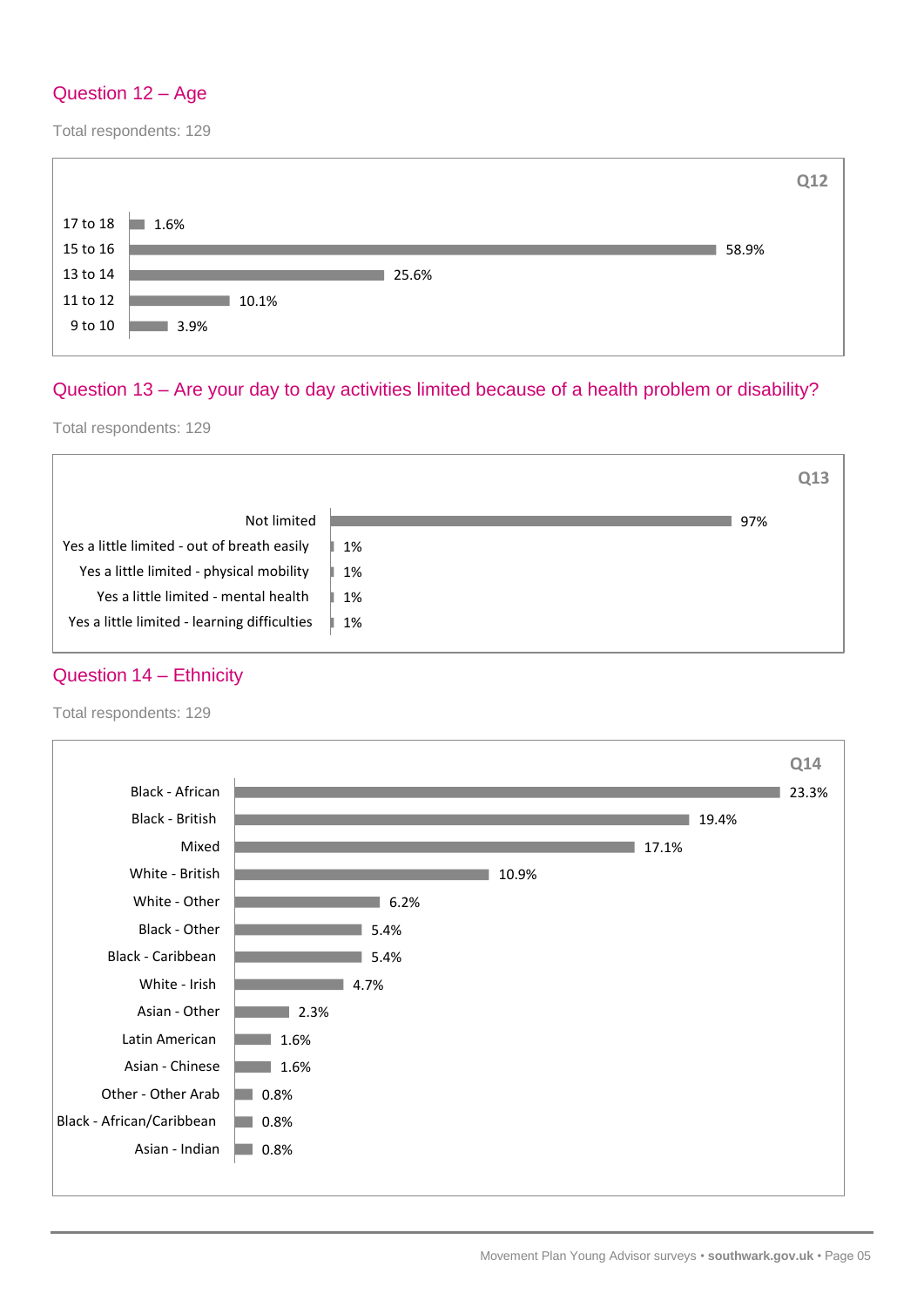#### Question 15 – Gender reassignment: Is your gender identity the same as the gender you were assigned at birth?

Total respondents: 129



#### Question 16 – Religion

Total respondents: 129



#### Question 17 – Gender

Total respondents: 129



#### Question 18 – Sexual orientation

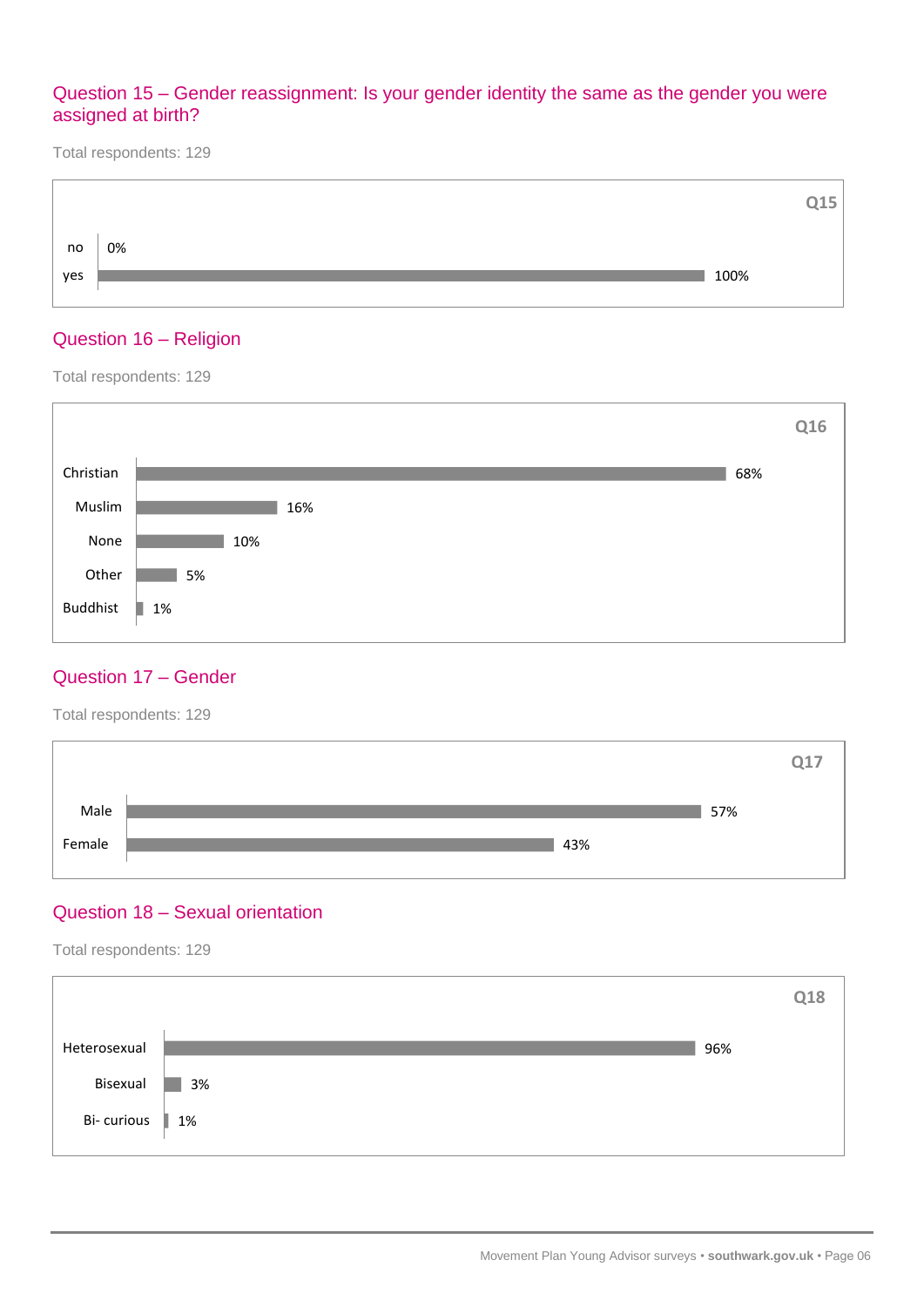### <span id="page-7-0"></span>Survey results

#### Question 1 – Select all the ways you travel more than once a week

Total respondents: 129 Total comments: 323



**Note:** People were allowed to select more than one option.

#### Question 2 – Why do you travel this way?



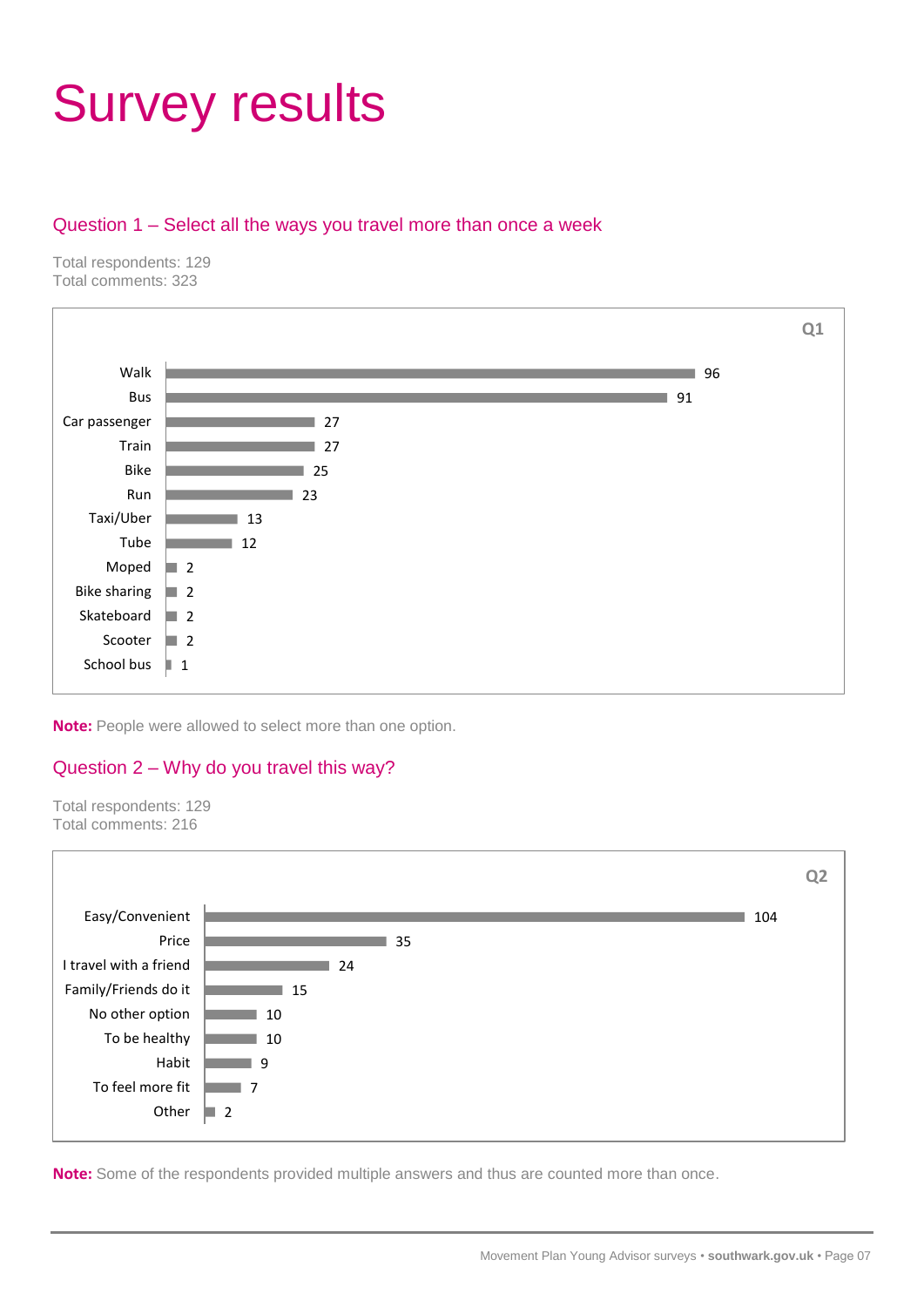#### Question 3 – On average, how often do you travel to/visit these places?

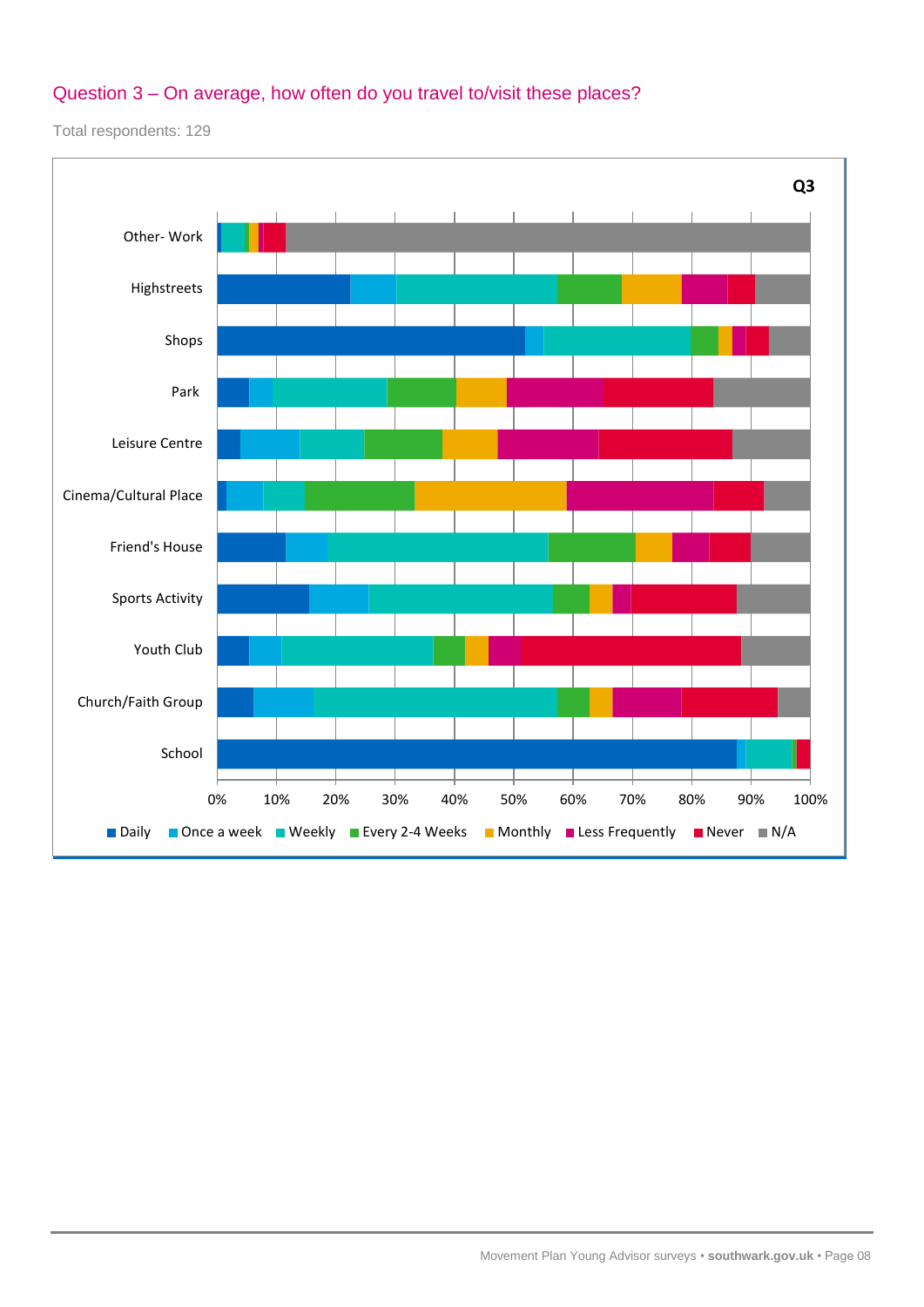#### Question 4(a) – Thinking of a journey you often make, what do you like about it?

Total respondents: 125 Total comments: 155



| "I like skateboarding because<br>it's quick and give me<br>exercise. Plus it's free." | "I meet friends<br>along the way." | "Being able to listen to music<br>on my journey." | "Time for self." |
|---------------------------------------------------------------------------------------|------------------------------------|---------------------------------------------------|------------------|
|                                                                                       |                                    |                                                   |                  |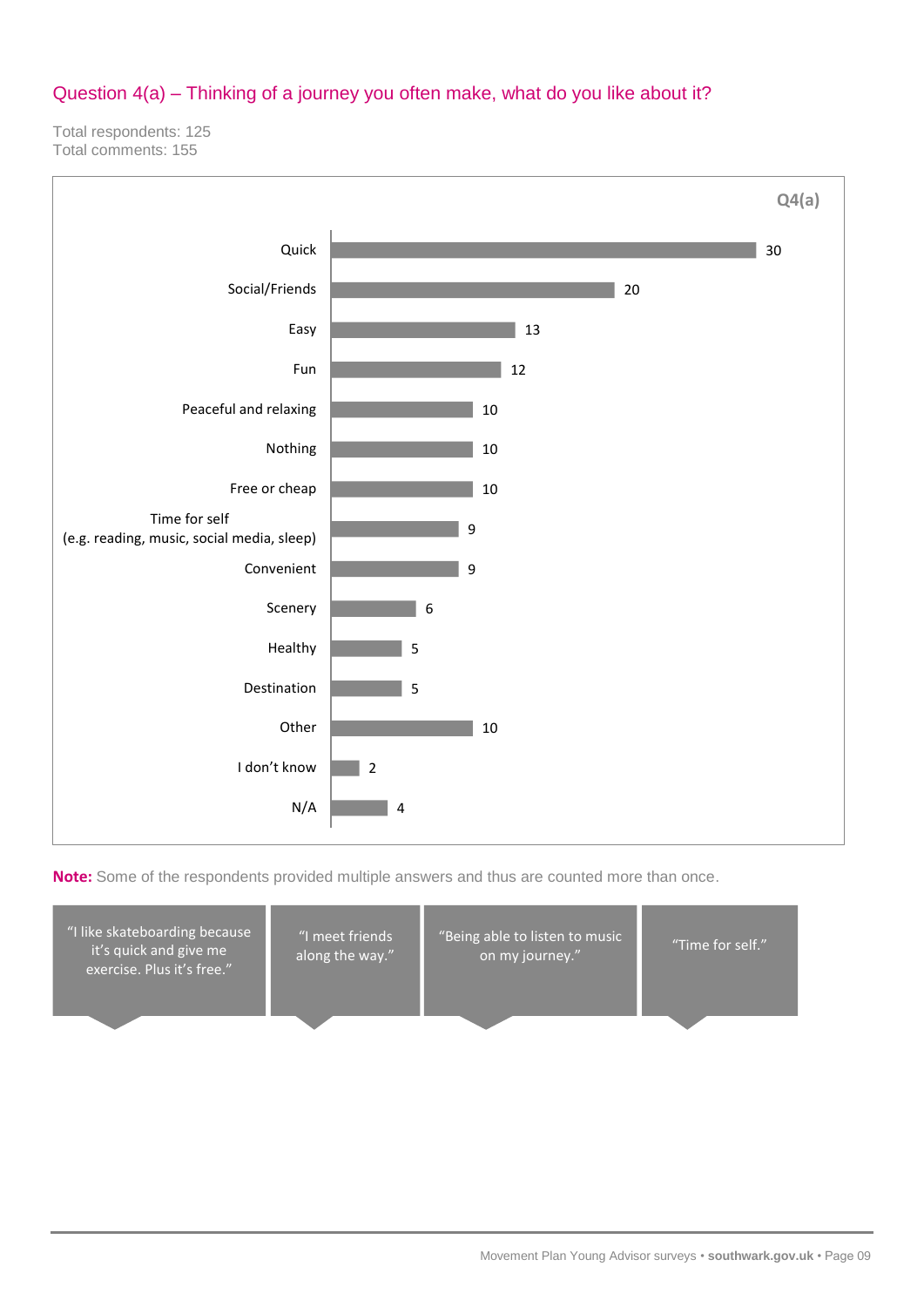### Question 4(b) – What don't you like about it?

Total respondents: 117 Total comments: 145



| "Tube is packed, cars cause<br>traffic, buses not on time." | "Too dirty, drunk<br>people on bus."            | "Becomes stuffy, hard to<br>breathe."                         |
|-------------------------------------------------------------|-------------------------------------------------|---------------------------------------------------------------|
|                                                             |                                                 |                                                               |
| "I don't like bus because it is<br>time consuming."         | "Some other kids<br>my age causing<br>trouble." | "The traffic hold up,<br>reconstruction every other<br>week." |
|                                                             |                                                 |                                                               |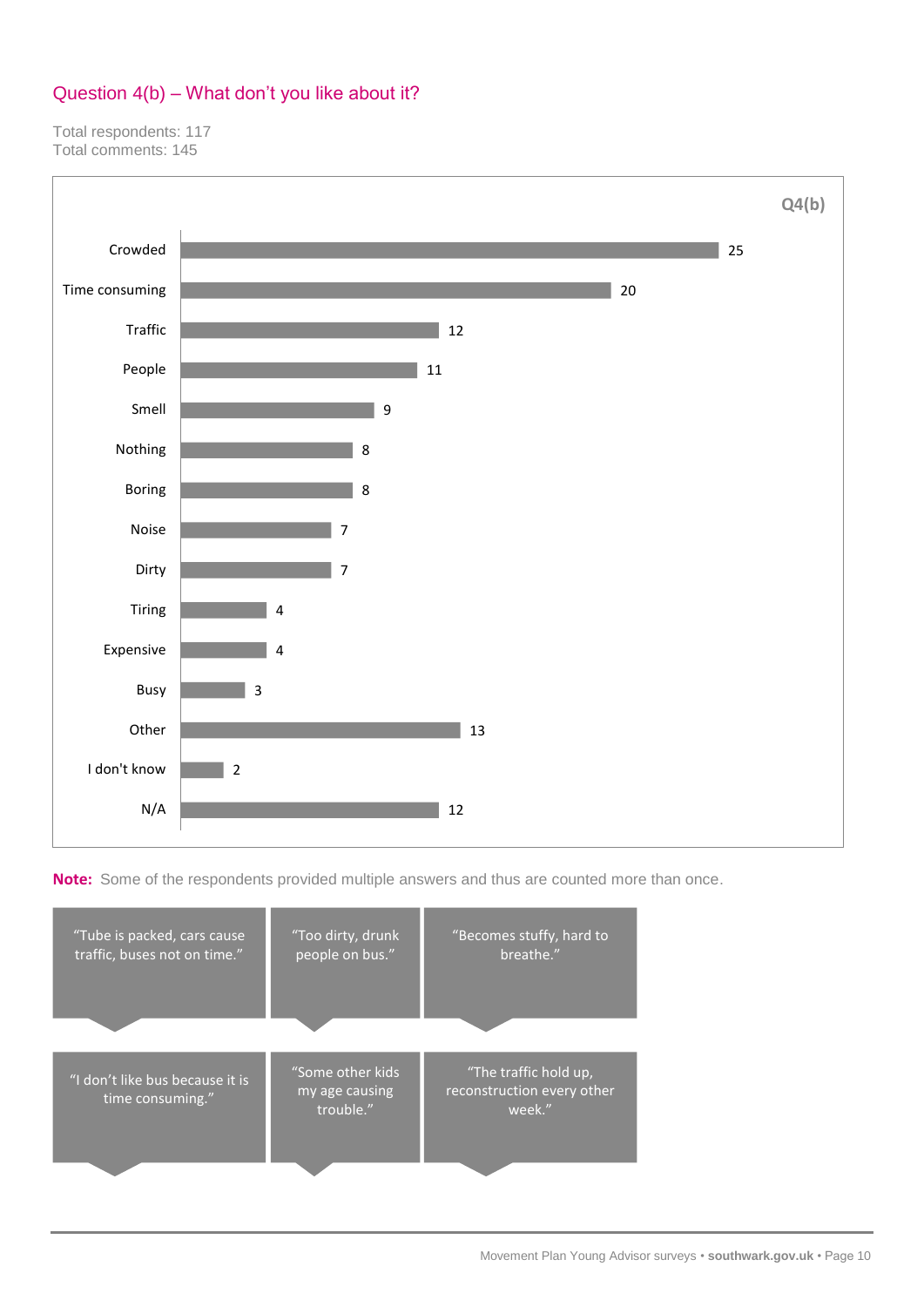#### Question 5 – How would you describe a typical person who rides a bike?





**Note:** Some of the respondents provided multiple answers and thus are counted more than once.



#### Question 6(a) – How often do you do some sort of physical activity/sport?

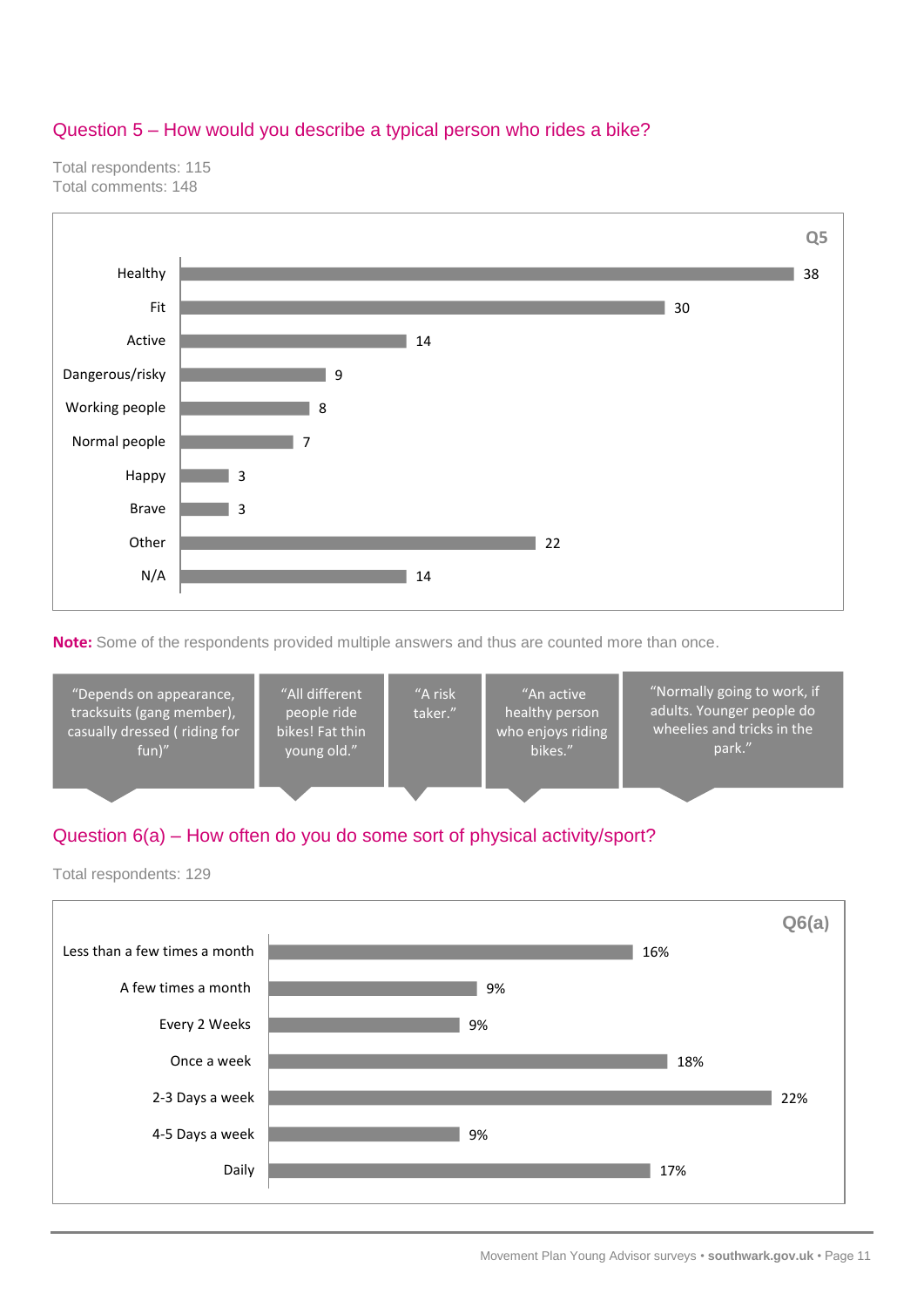#### Question 6(b) – What type of physical activity/sport do you do?

Total respondents: 129 Total comments: 160



**Note:** Some of the respondents provided multiple answers and thus are counted more than once.

#### Question 7 – How would describe a person who takes part in sports activity and/or exercise regularly?

Total respondents: 127 Total comments: 186

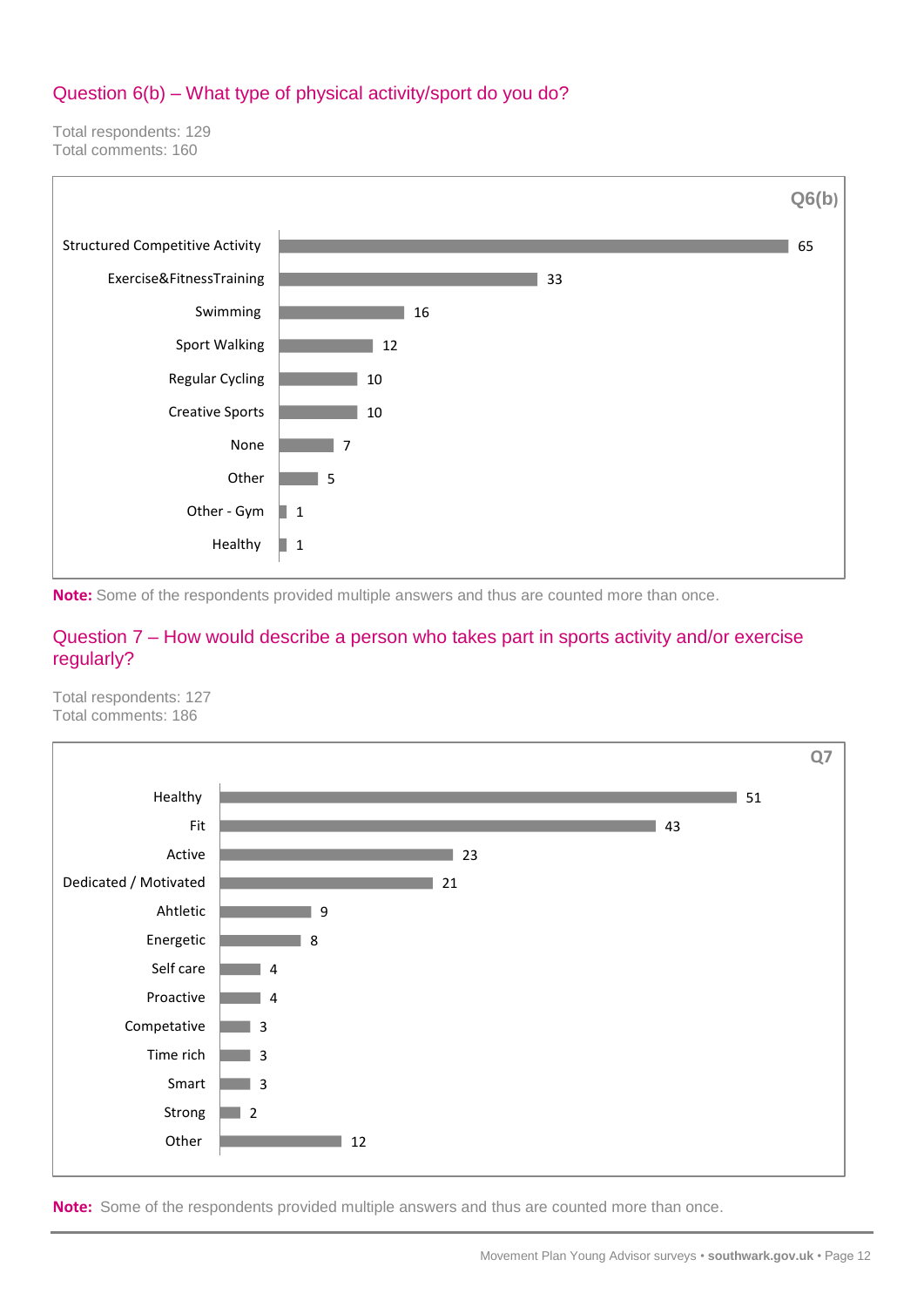#### Question 8 – How does the way you travel and move in Southwark with a parent/career differ from how you travel with your friends?

Total respondents: 122 Total comments: 151

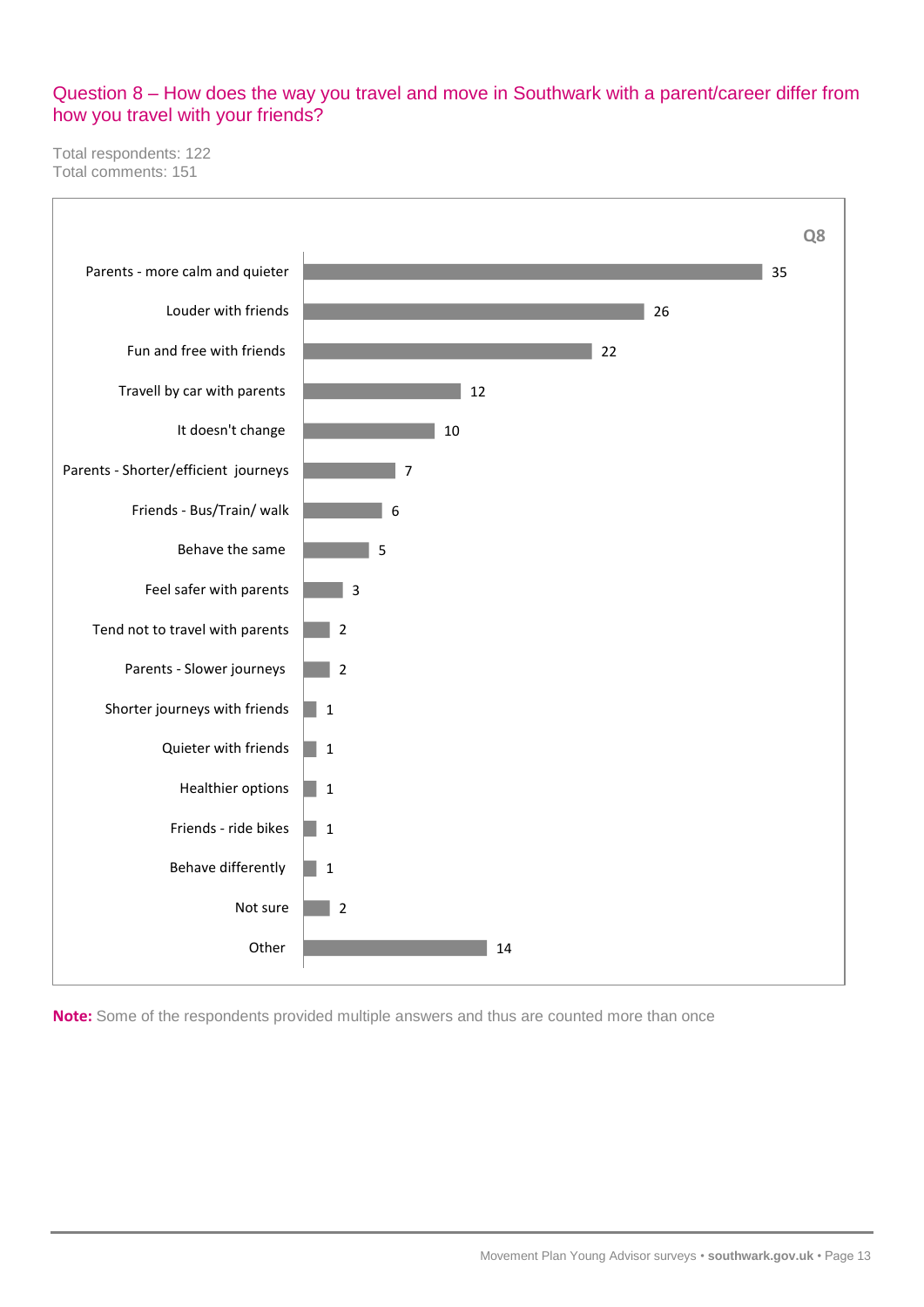Question 9(a) – As children become teenagers we see a large drop in physical activity, potentially impacting on their lives, down the line. In your experience, why do you think this is the case?

Total respondents: 124 Total comments: 132

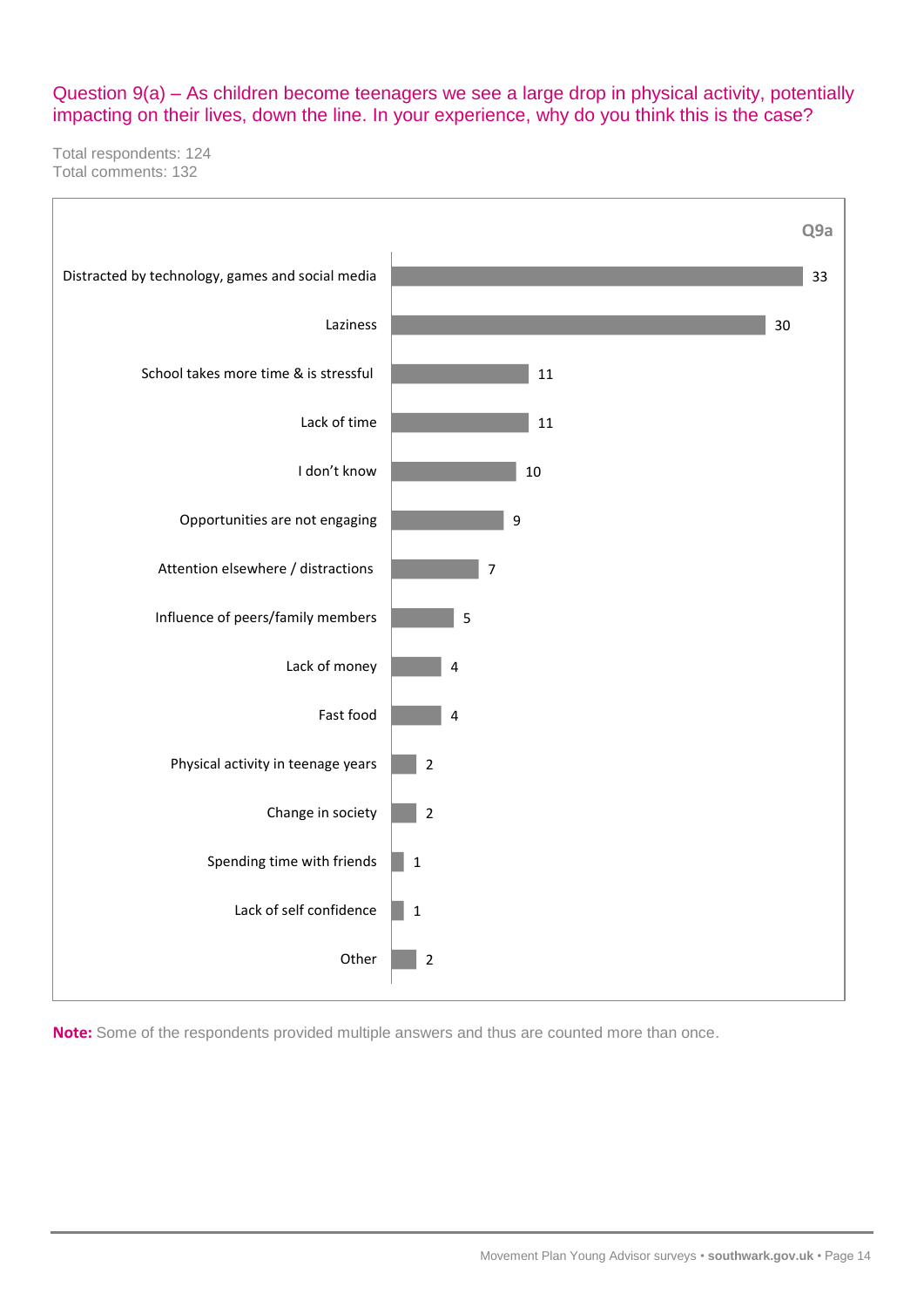#### Question 9(b) – What do you believe could change this trend to teenagers getting and staying active?

Total respondents: 117 Total comments: 126

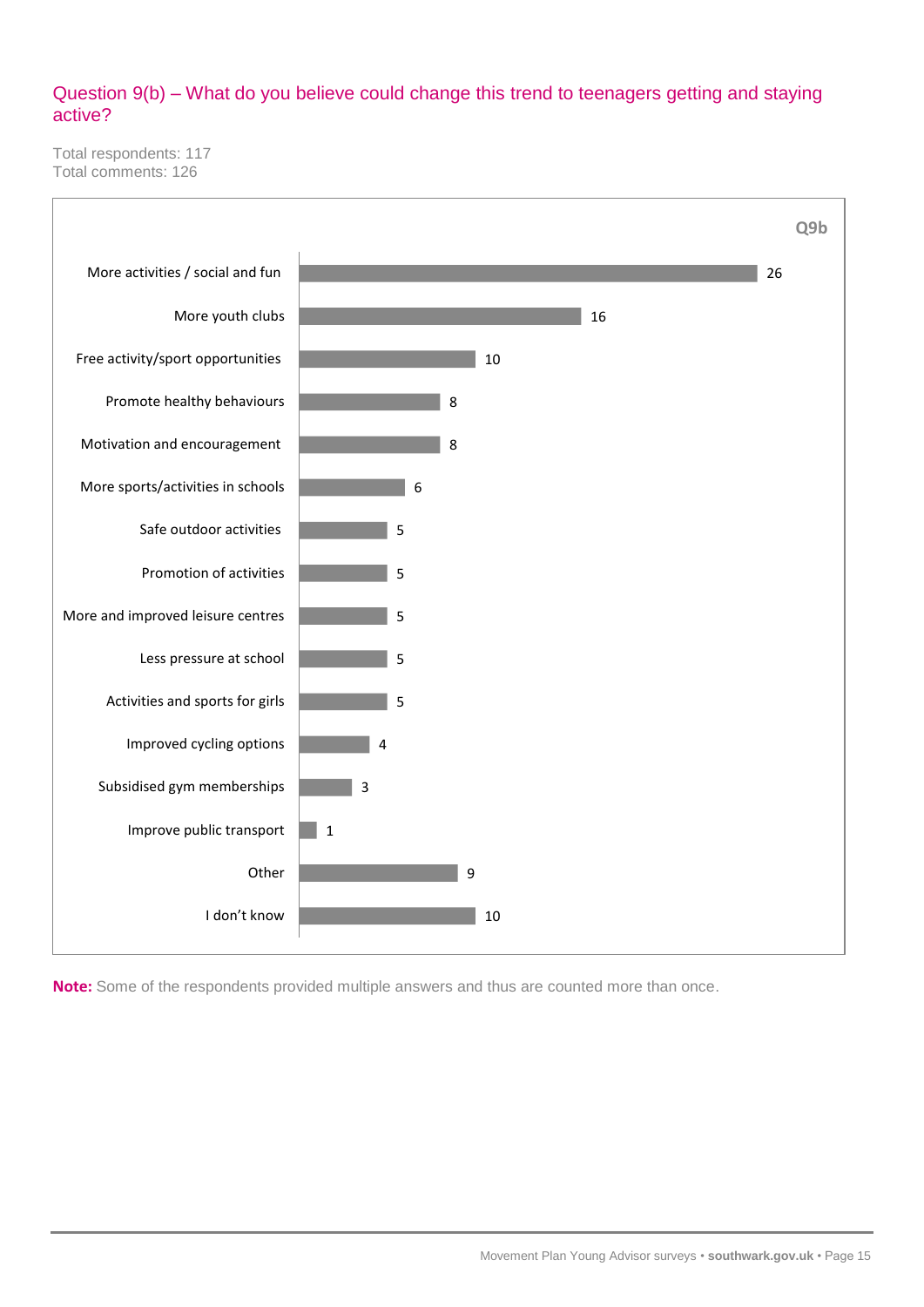#### Question 10 – If you could change one thing to improve your experience whilst travelling in Southwark, what would it be?

Total respondents: 116 Total comments: 123

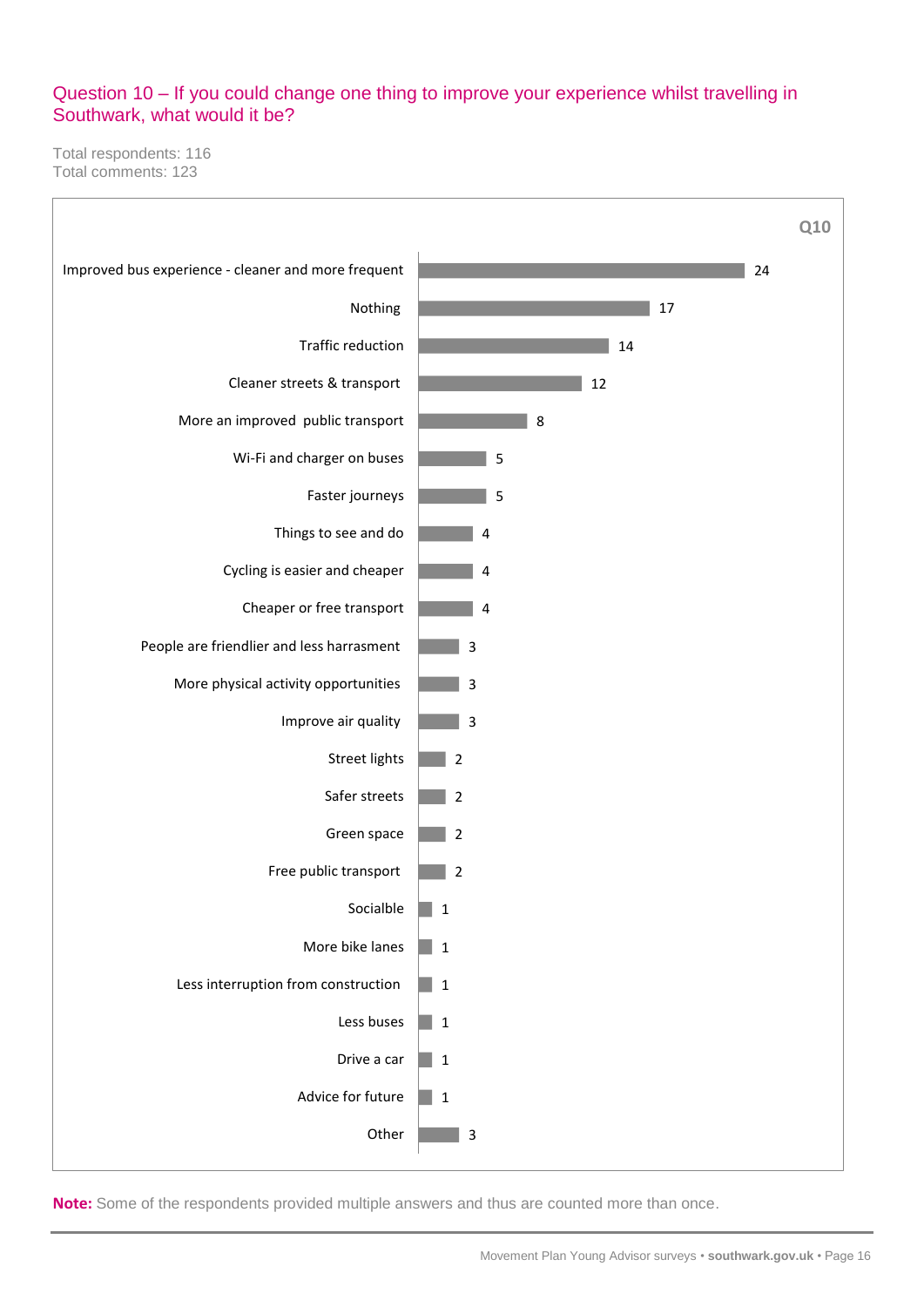### Question 19 – Did you find this consultation clear and easy to complete?